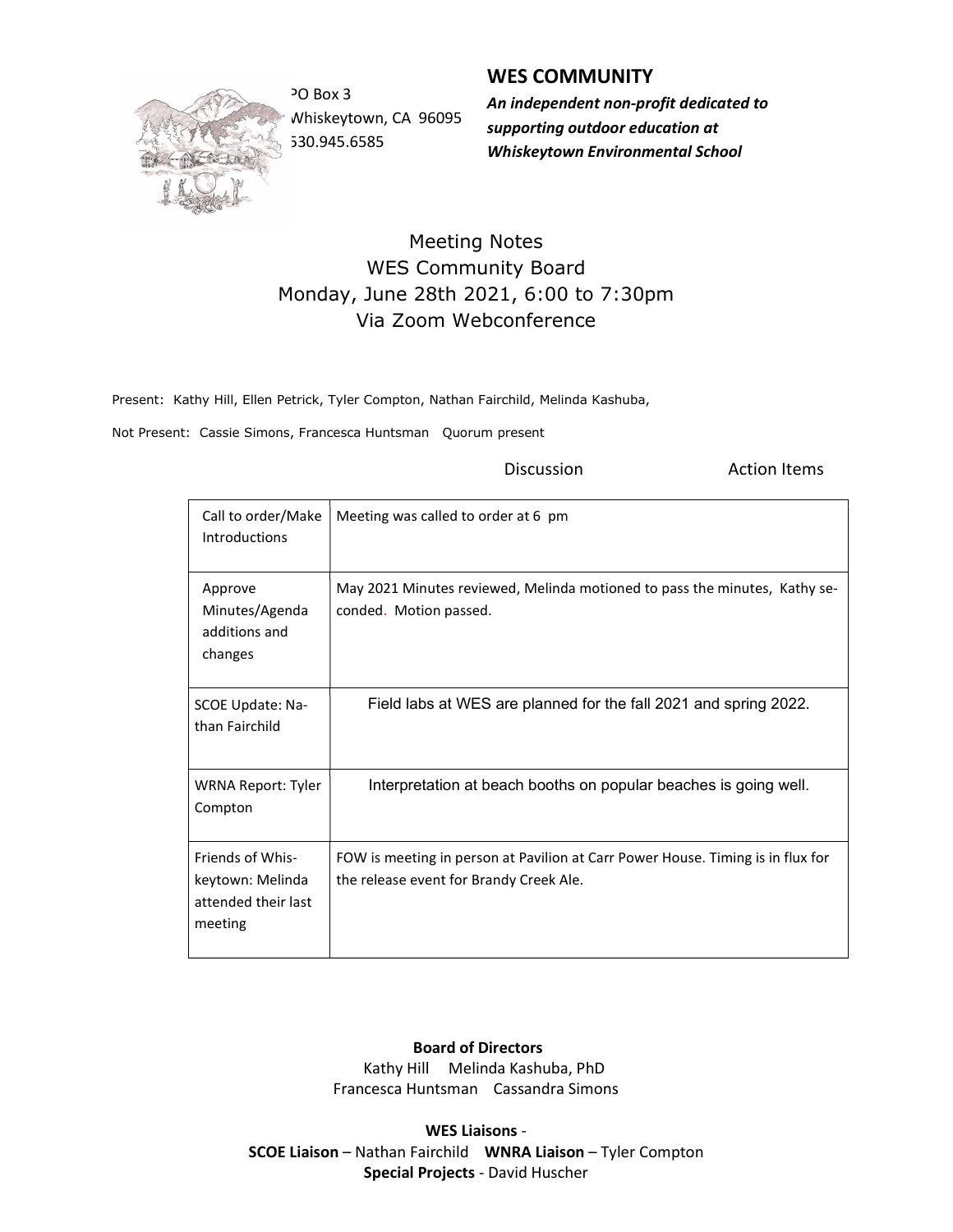| <b>Treasurers Report</b>                      | \$29,505.75 balance at May meeting<br>total out - \$2,605.00<br>total in $+$0.00$<br>Bank balance \$26,900.75 - Checking Account<br>Rebuild Fund balance \$7,278.47<br>forms submitted for 2020:<br>Fed 990-N e-Postcard<br>CA 199N e-Postcard<br>CA RRF-1 Annual Reg. Renewal w/ DOJ<br>due later this year:<br>Raffle Report |
|-----------------------------------------------|--------------------------------------------------------------------------------------------------------------------------------------------------------------------------------------------------------------------------------------------------------------------------------------------------------------------------------|
|                                               | CA form SI-100                                                                                                                                                                                                                                                                                                                 |
| <b>On-going Business</b>                      |                                                                                                                                                                                                                                                                                                                                |
| NPS Partnership<br>Agreement and<br>Work Plan | No new news at this time                                                                                                                                                                                                                                                                                                       |
| Capital Campaign<br><b>Feasibility Study</b>  | Gordon Flinn is in process of conducting interviews by phone, zoom and in per-<br>son.<br>Email list is in development for email survey that will be conducted after inter-                                                                                                                                                    |
|                                               | view surveys.                                                                                                                                                                                                                                                                                                                  |
|                                               | Weekly check-in meetings are on Thursdays at 4pm.                                                                                                                                                                                                                                                                              |
| <b>CREEK Grant</b>                            | August 4th and 5th will be the first session of the teacher training workshop.<br>From our team, Melinda, Tyler and Ellen will present.                                                                                                                                                                                        |
| <b>WES Community</b><br>website redesign      | Report from Francesca was presented                                                                                                                                                                                                                                                                                            |
| WES Tours to re-<br>sume                      | Kathy was asked to present a WES Camp update at the Redding Rotary on July<br>$15th$ .                                                                                                                                                                                                                                         |
| <b>New Business</b>                           |                                                                                                                                                                                                                                                                                                                                |